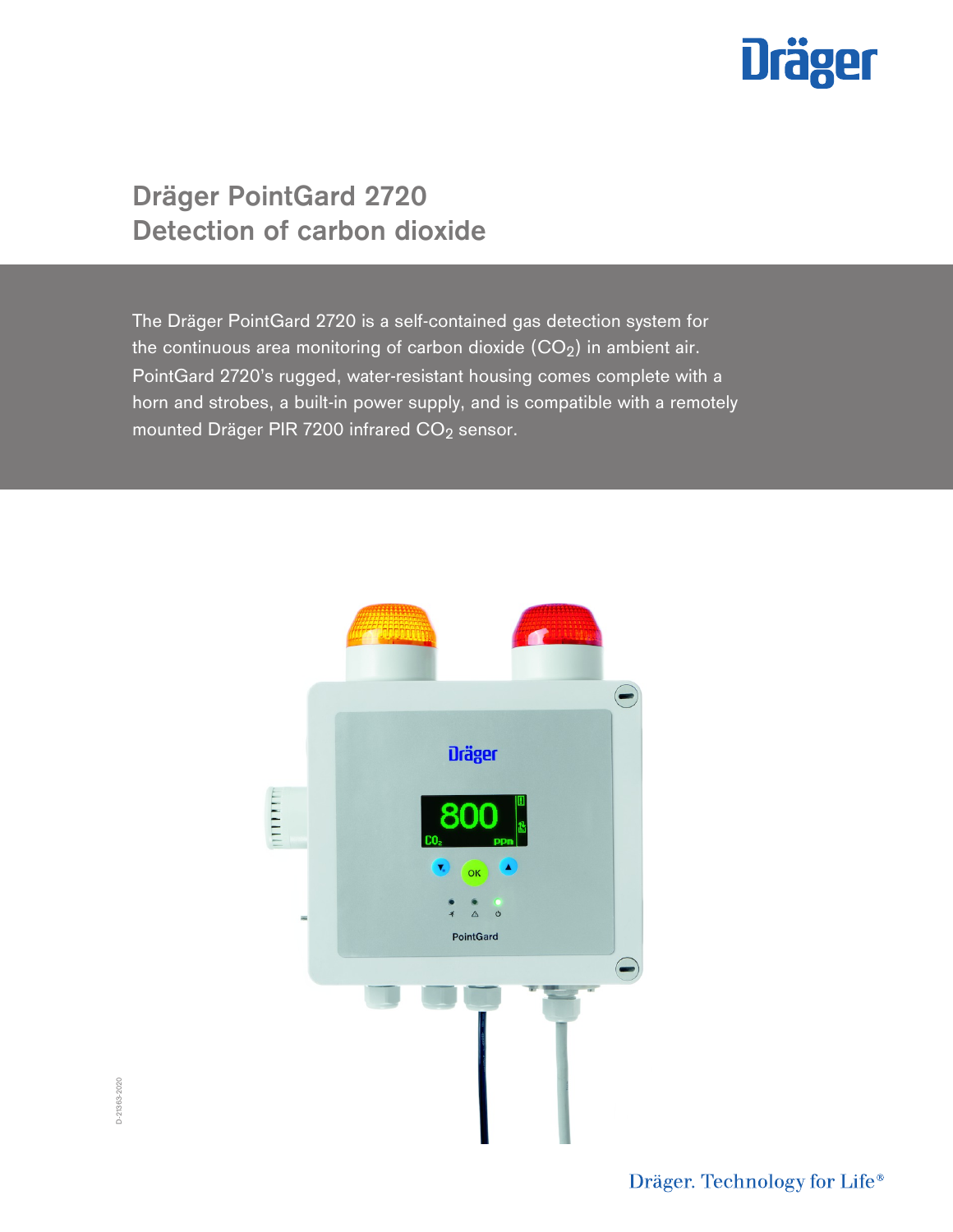### **Benefits**

#### **Uses the Dräger PIR 7200 high performance infrared CO2 sensor**

With its stainless steel 316L enclosure and drift free optics, the Dräger PIR 7200 is built for harsh industrial and commercial outdoor environments. The unique 4 beam signal stabilizing system makes the sensor resistant to dust or dirt deposits on the optical surfaces. Environmental and ageing effects are largely compensated ensuring long term, drift free operation. The measuring range can be freely adjusted between 0 – 2,000 ppm and 0 – 30% volume enabling a wide variety of applications.

#### **Waterproof stainless steel IR sensor**

Thanks to its innovative splash guard and waterproof enclosure, the PIR 7200 sensor is ready for extreme conditions such as areas with daily high-pressure wash-downs and extreme temperature and humidity levels. It is available with an integrated aluminum or 316L stainless steel junction box.

#### **Flexible communications**

PointGard can accommodate additional external alarm devices through its three built-in relays. In addition, a 4–20 mA signal with HART output allows integration into a larger gas detection system.

#### **Rugged and compact housing**

PointGard's glass fiber reinforced polyester housing is water and dust resistant with a 4X/IP66 rating. Its compact size allows it to easily fit most applications. Built-in cable glands make it easy to install.

#### **Advanced display with diagnostics**

The large, illuminated backlit graphic display shows status information clearly and in a format that's easy to interpret. The measured gas concentration, selected gas type, and measuring unit are displayed during normal operation. Colored LEDs (green, yellow, and red) provide additional alarm and status information. Advanced diagnostics log events and gas readings, which can be displayed and a graph created on the display.

#### **Monitor remote areas up to 30 meters (98 feet) away**

The Dräger PIR 7200 sensor is designed to be installed in Zone 1 classified hazardous areas remotely from the PointGard 2720 with a four-conductor shielded cable up to 30 meters (98 feet) long. The cable and Dräger PIR 7200 sensor must be ordered separately from the PointGard 2720.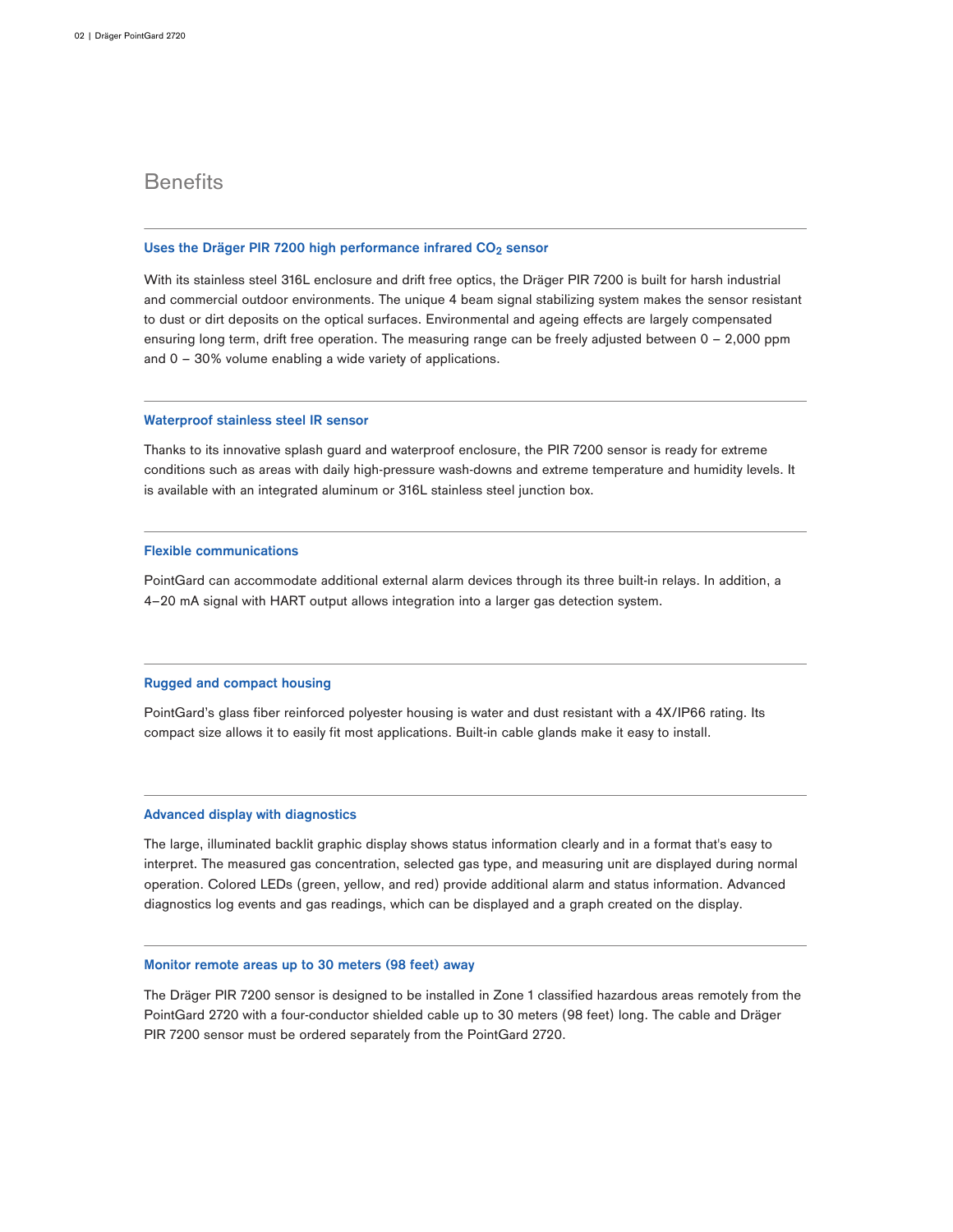## **Accessories**



#### **Remote sensor Dräger PIR 7200 (NPT) complete set**

The Dräger PIR 7200 can be placed up to 30 meters (98 feet) away from the PointGard 2720. The Ex d type of protection allows operation in hazardous areas (see approvals). Please note that the shielded fourwire cable is not included.

### Related Products



#### **Dräger PointGard 2100**

The Dräger PointGard 2100 series is a self-contained gas detection system for the continuous area monitoring of toxic gases in ambient air. PointGard 2100's rugged, water-resistant housing comes complete with a horn and strobes, a built-in power supply, and reliable DrägerSensor®.



#### **Dräger PointGard 2200**

The Dräger PointGard 2200 series is a self-contained gas detection system for the continuous area monitoring of flammable gases and vapors in ambient air. PointGard 2200's rugged, water-resistant housing comes complete with a horn and strobes, a built-in power supply, and reliable DrägerSensor®.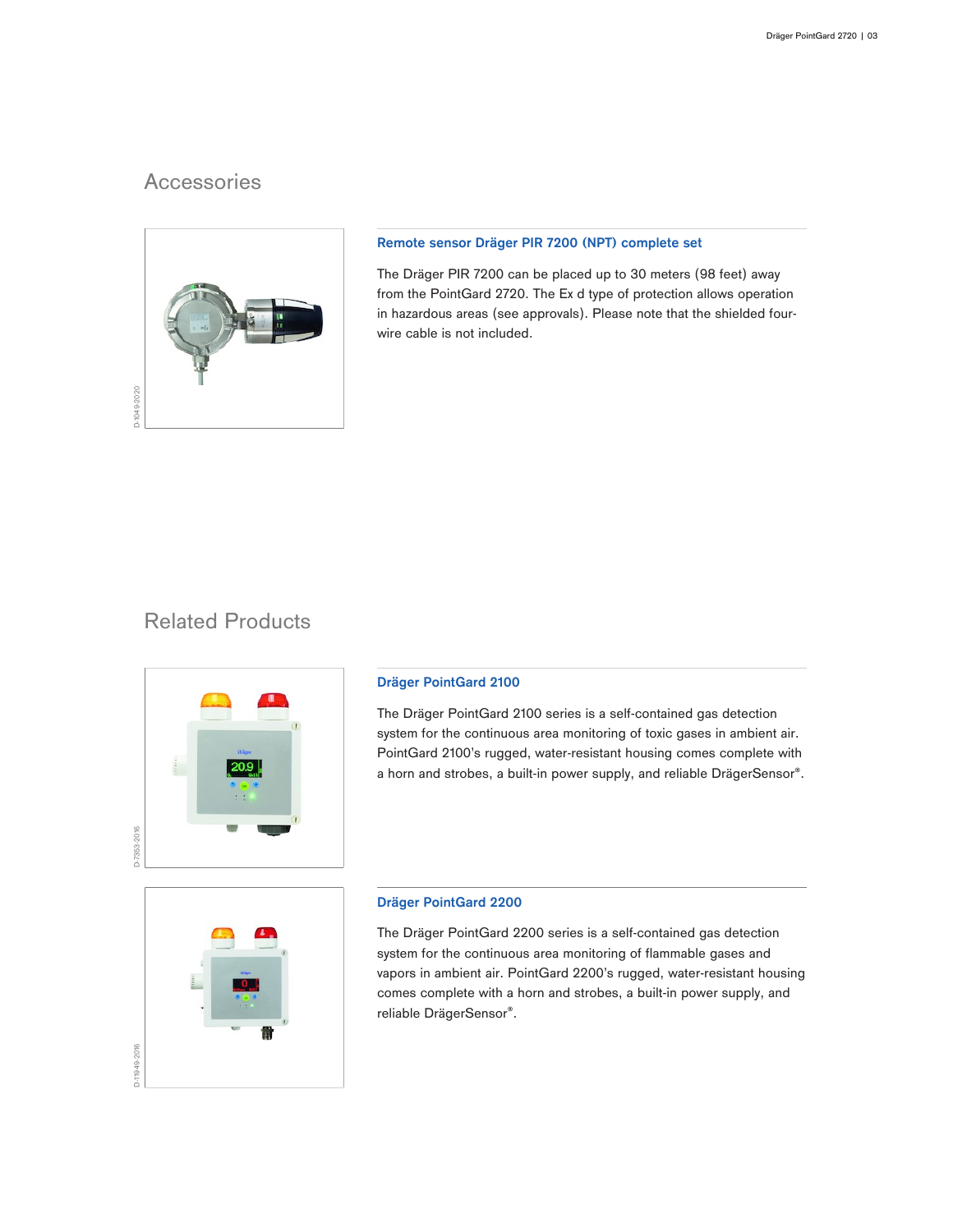# Technical Data

| Dräger PointGard 2720 IR         |                          |                         |                                                                                       | Carbon dioxide $(CO2)$ in the ambient air                                                |                                            |                                                                                |  |
|----------------------------------|--------------------------|-------------------------|---------------------------------------------------------------------------------------|------------------------------------------------------------------------------------------|--------------------------------------------|--------------------------------------------------------------------------------|--|
| Type                             |                          |                         |                                                                                       |                                                                                          |                                            | Self-contained gas monitor with alarm devices for general-purpose applications |  |
| Measuring range                  |                          |                         | 0-2000 ppm; 0-30 Vol.-%                                                               |                                                                                          |                                            |                                                                                |  |
| Display and controls             | LCD display              |                         |                                                                                       | Graphic LC-Display 75 mm/3 inch. with backlight                                          |                                            |                                                                                |  |
|                                  |                          |                         |                                                                                       | Red or green backlight selectable, alphanumeric                                          |                                            |                                                                                |  |
|                                  | Indicator                |                         |                                                                                       | 3 status LEDs (green/yellow/red), 85 dB - 100 dB adj. piezo horn                         |                                            |                                                                                |  |
|                                  | Operation                |                         |                                                                                       | Through three front mounted push buttons                                                 |                                            |                                                                                |  |
|                                  | Security                 |                         |                                                                                       | Separate passwords for maintenance and configuration menu                                |                                            |                                                                                |  |
|                                  | <b>Functions</b>         |                         |                                                                                       | Event and data logger with a capacity of up to 35,000 records                            |                                            |                                                                                |  |
|                                  |                          |                         |                                                                                       | Warning and error messages displayed in plain text                                       |                                            |                                                                                |  |
|                                  |                          |                         |                                                                                       | Passwordless bump-test mode inhibits alarms                                              |                                            |                                                                                |  |
|                                  |                          |                         |                                                                                       | Automatic calibration mode for zero and span                                             |                                            |                                                                                |  |
| Electrical data                  |                          | Signal output analog    |                                                                                       | Normal operation                                                                         |                                            | $4 - 20$ mA                                                                    |  |
|                                  |                          |                         |                                                                                       | Maintenance                                                                              |                                            | Constant 3.4 mA or 4 mA                                                        |  |
|                                  |                          |                         |                                                                                       |                                                                                          |                                            | ±1 mA 1 Hz modulation                                                          |  |
|                                  |                          |                         |                                                                                       |                                                                                          |                                            | (adjustable)                                                                   |  |
|                                  |                          |                         |                                                                                       | Fault                                                                                    |                                            | <1.2 mA                                                                        |  |
|                                  |                          | Power supply AC version |                                                                                       | Operating voltage                                                                        |                                            | 100-240 VAC 50-60 Hz                                                           |  |
|                                  |                          |                         |                                                                                       | Nominal power                                                                            |                                            | 12 W                                                                           |  |
|                                  |                          |                         |                                                                                       | Operating current (max)                                                                  |                                            | 0.5A                                                                           |  |
|                                  |                          |                         |                                                                                       | Inrush current                                                                           |                                            | Max. 40 A at 230 VAC 50 Hz                                                     |  |
|                                  |                          | Power supply DC version |                                                                                       | Operating voltage                                                                        |                                            | 8-30 VDC                                                                       |  |
|                                  |                          |                         |                                                                                       | Nominal power                                                                            |                                            | 12 W                                                                           |  |
|                                  |                          |                         |                                                                                       | Operating current (max)                                                                  |                                            | 2.5A                                                                           |  |
|                                  |                          |                         |                                                                                       |                                                                                          |                                            |                                                                                |  |
|                                  | Electrical certification |                         |                                                                                       | CE rating, IEC/EN 61010-1                                                                |                                            |                                                                                |  |
|                                  | Relay specification      |                         | Complies with UL 61010-1<br>Class B device, residential use compliant with ICES-3(B)/ |                                                                                          |                                            |                                                                                |  |
|                                  |                          |                         | $NMB-3(B)$                                                                            |                                                                                          |                                            |                                                                                |  |
|                                  |                          |                         |                                                                                       | 2 alarm relays and 1 fault relay                                                         |                                            |                                                                                |  |
|                                  |                          |                         |                                                                                       | SPDT contact 5 A @ 230 VAC, 5 A @ 30 VDC, resistance bound                               |                                            |                                                                                |  |
|                                  |                          |                         |                                                                                       | Alarm reset through front-mounted push button                                            |                                            |                                                                                |  |
|                                  |                          | Alarm devices           |                                                                                       | Variants with amber and red LED strobes activate on 2 alarm                              |                                            |                                                                                |  |
|                                  |                          |                         |                                                                                       | levels independently<br>Variants with green steady light activate red strobe on 1 common |                                            |                                                                                |  |
|                                  |                          |                         |                                                                                       |                                                                                          |                                            |                                                                                |  |
|                                  |                          |                         |                                                                                       |                                                                                          |                                            | alarm level. Green steady light turns off during alarm or fault                |  |
|                                  |                          |                         |                                                                                       | condition; optional blue LED strobe                                                      |                                            |                                                                                |  |
|                                  |                          |                         |                                                                                       |                                                                                          |                                            | 85-105 dB adjustable-volume buzzer with continuous and                         |  |
|                                  |                          |                         |                                                                                       | pulsating tone                                                                           |                                            |                                                                                |  |
| Environmental conditions         |                          |                         | Temperature (storage)                                                                 |                                                                                          |                                            | -20 to +65 °C/-4 to +149 °F                                                    |  |
| (see Dräger PIR 7200 data sheet) |                          |                         | Temperature (operation)                                                               |                                                                                          |                                            | -20 to +50 °C/-4 to +122 °F                                                    |  |
|                                  |                          | Humidity                |                                                                                       |                                                                                          |                                            | 0 to 95% r. h., noncondensing                                                  |  |
|                                  |                          | Pressure                |                                                                                       |                                                                                          |                                            | 20.7 to 38.4" Hg/700 to 1,300 hPa                                              |  |
| Housing                          |                          | Material                |                                                                                       |                                                                                          |                                            | Glass fiber reinforced polyester (GFRP)                                        |  |
|                                  |                          | Mounting                |                                                                                       |                                                                                          |                                            | Wall mount with internal screws or optional                                    |  |
|                                  |                          |                         |                                                                                       |                                                                                          |                                            | SS mounting brackets                                                           |  |
|                                  |                          |                         | Housing protection type                                                               |                                                                                          |                                            | IP66 (pending); indoor or outdoor use                                          |  |
|                                  |                          |                         |                                                                                       | Housing certification                                                                    |                                            | UL 508A/50/50E; CSA C22.2                                                      |  |
|                                  |                          |                         |                                                                                       |                                                                                          |                                            | 94.1/94.2/14-13                                                                |  |
|                                  |                          |                         | Cable entry point                                                                     |                                                                                          |                                            | 3 cable glands, 1/2" NPT                                                       |  |
|                                  |                          |                         | Size (L x W x D)                                                                      |                                                                                          |                                            | 255 x 280 x 120 mm/ 10 x 11 x 4.7"                                             |  |
|                                  |                          | Weight                  |                                                                                       |                                                                                          | $2.3 \text{ kg} \rightarrow 5 \text{ lbs}$ |                                                                                |  |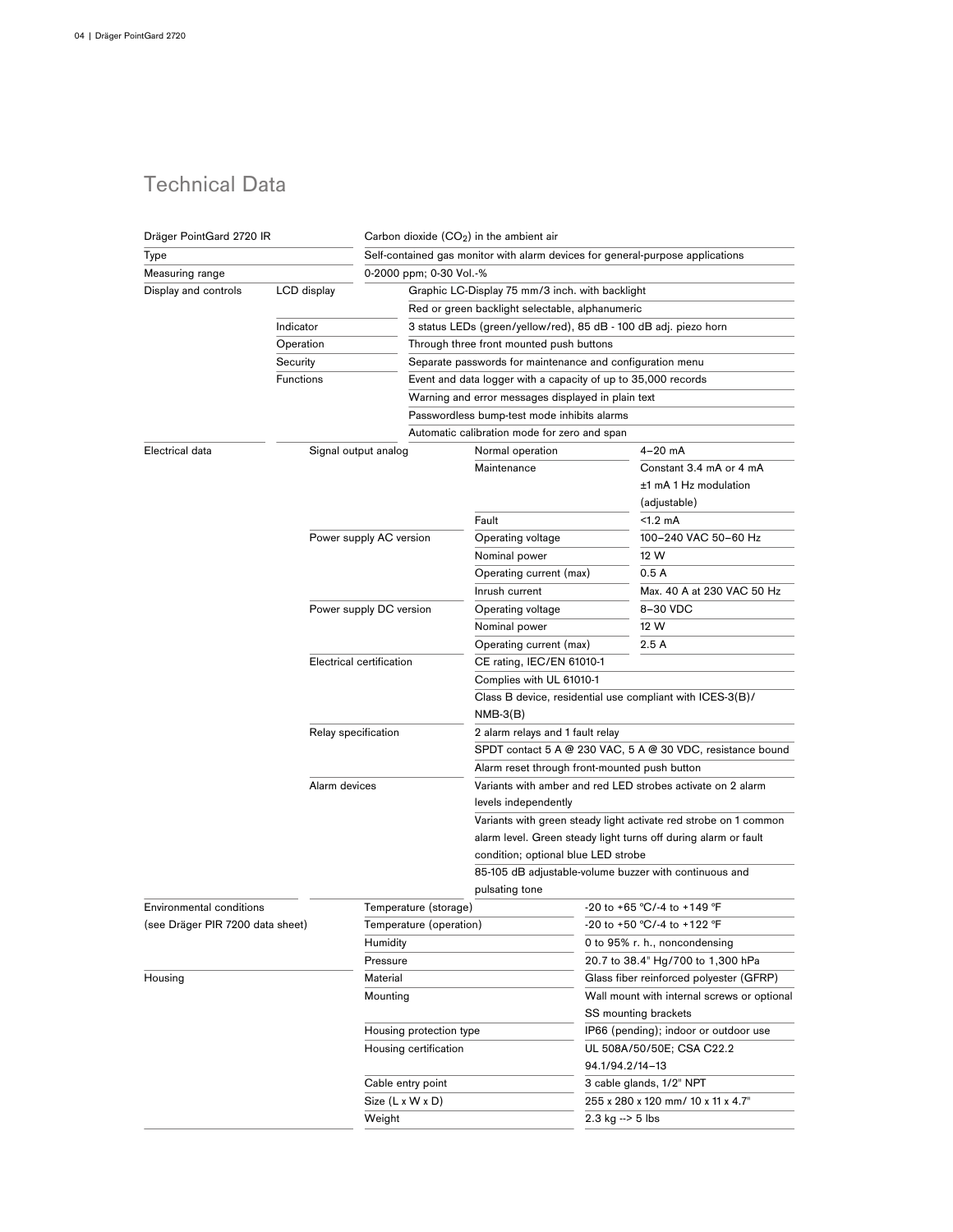# Ordering Information

| Dräger PointGard 2700/2720 IR AC Remote                                                                             | 37 06 858 |  |  |
|---------------------------------------------------------------------------------------------------------------------|-----------|--|--|
|                                                                                                                     |           |  |  |
| Dräger PointGard 2700/2720 IR DC Remote                                                                             | 37 06 859 |  |  |
| Dräger PointGard 2700/2720 IR AC Remote w/ green light                                                              | 37 06 860 |  |  |
| Dräger PointGard 2720 IR compatible Sensors                                                                         |           |  |  |
| Dräger PIR 7200 (NPT) HART <sup>®</sup> , complete Set (Stainless Steel)                                            | 68 13 055 |  |  |
|                                                                                                                     | 68 13 050 |  |  |
| Dräger PIR 7200 (NPT) HART <sup>®</sup> , complete Set (Aluminum)                                                   |           |  |  |
| The complete set includes the Ex d junction box, the splash guard, and the status indicator, already pre-assembled. |           |  |  |
| Dräger PointGard 2000 Series Common Accessories                                                                     |           |  |  |
| Mounting Bracket Set (not included in Dräger PointGard)                                                             | 83 26 497 |  |  |
| IR Connection Kit for PC configuration and upgrades                                                                 | 45 44 197 |  |  |
| LED status light green w/ interface cable                                                                           | 83 26 489 |  |  |
| LED strobe light, blue                                                                                              | 83 26 472 |  |  |